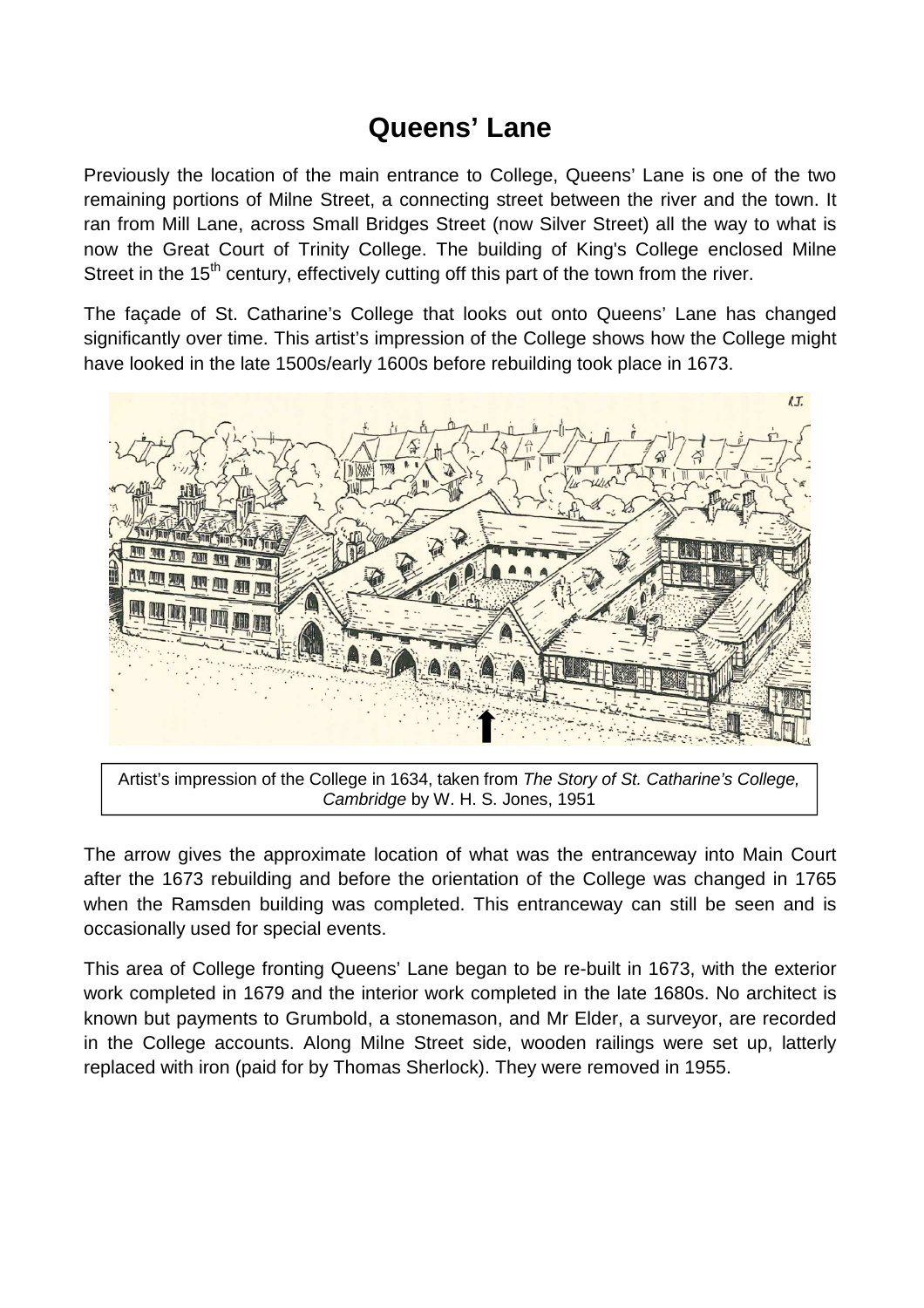

View of Queens' Lane towards Silver Street showing metal railings taken from Memorials of Cambridge, Vol. 1 by C. H. Cooper, 1860

Changes have continued along Queens' Lane. The photographs below were taken just before King's College and St. Catharine's embarked upon their joint building project over King's Lane.



View of Queens' Lane from the corner with King's Lane, c. 1965. Reference: PHOT/3/24/2.

The iron railings were no longer in place by the time this photograph was taken in the mid 1960s. The corner building had changed too. This corner building, along with the 3 storey building running from it for 7 windows was demolished as part of the joint building project, to be replaced with a new Hall and kitchens for St. Catharine's.

Further along Queens' Lane towards Silver Street, the Master's Lodge of St. Catharine's College can be seen through iron railings. The Lodge was built in 1875/6 and was modelled on Sawston Hall in Cambridgeshire.